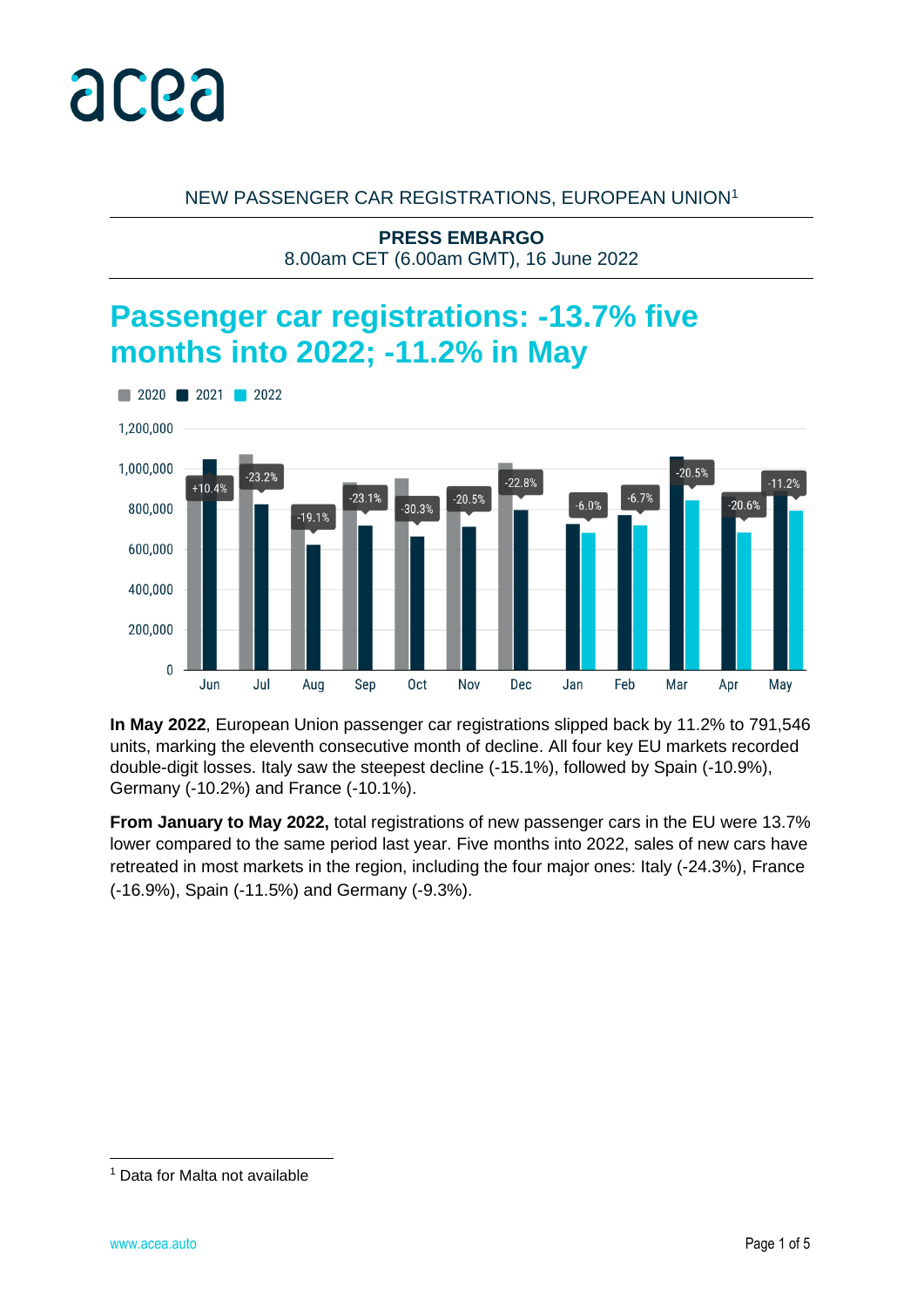8.00am CET (6.00am GMT), 16 June 2022

#### **NEW PASSENGER CAR REGISTRATIONS, BY MARKET**

|                       |              | <b>MAY</b> |          | <b>JANUARY-MAY</b> |           |          |  |  |
|-----------------------|--------------|------------|----------|--------------------|-----------|----------|--|--|
|                       | <b>Units</b> |            | % change | <b>Units</b>       |           | % change |  |  |
|                       | 2022         | 2021       | 22/21    | 2022               | 2021      | 22/21    |  |  |
| Austria               | 17,107       | 22,503     | $-24.0$  | 85,846             | 108,321   | $-20.7$  |  |  |
| Belgium               | 29,025       | 34,836     | $-16.7$  | 160,573            | 191,265   | $-16.0$  |  |  |
| <b>Bulgaria</b>       | 2,690        | 1,989      | $+35.2$  | 11,721             | 9,973     | $+17.5$  |  |  |
| Croatia               | 4,055        | 4,467      | $-9.2$   | 17,948             | 19,088    | $-6.0$   |  |  |
| Cyprus                | 1,304        | 1,028      | $+26.8$  | 5,110              | 4,699     | $+8.7$   |  |  |
| Czech Republic        | 18,073       | 21,734     | $-16.8$  | 80,178             | 90,244    | $-11.2$  |  |  |
| Denmark               | 13,502       | 16,821     | $-19.7$  | 58,741             | 76,225    | $-22.9$  |  |  |
| Estonia               | 2,174        | 2,206      | $-1.5$   | 9,143              | 10,329    | $-11.5$  |  |  |
| Finland               | 7,941        | 9,965      | $-20.3$  | 36,105             | 46,790    | $-22.8$  |  |  |
| France                | 126,809      | 141,040    | $-10.1$  | 600,893            | 723,257   | $-16.9$  |  |  |
| Germany               | 207,199      | 230,635    | $-10.2$  | 1,013,417          | 1,116,737 | $-9.3$   |  |  |
| Greece                | 11,991       | 10,850     | $+10.5$  | 43,707             | 44,487    | $-1.8$   |  |  |
| Hungary               | 10,141       | 10,698     | $-5.2$   | 47,919             | 53,450    | $-10.3$  |  |  |
| Ireland               | 5,286        | 5,914      | $-10.6$  | 63,028             | 61,091    | $+3.2$   |  |  |
| Italy                 | 121,299      | 142,932    | $-15.1$  | 556,974            | 735,420   | $-24.3$  |  |  |
| Latvia                | 1,612        | 1,377      | $+17.1$  | 6,586              | 6,213     | $+6.0$   |  |  |
| Lithuania             | 2,630        | 3,937      | $-33.2$  | 11,484             | 15,206    | $-24.5$  |  |  |
| Luxembourg            | 3,534        | 4,033      | $-12.4$  | 18,222             | 20,816    | $-12.5$  |  |  |
| Netherlands           | 23,507       | 25,394     | $-7.4$   | 123,811            | 129,825   | $-4.6$   |  |  |
| Poland                | 35,897       | 40,860     | $-12.1$  | 172,820            | 198,874   | $-13.1$  |  |  |
| Portugal              | 12,748       | 16,661     | $-23.5$  | 59,939             | 62,509    | $-4.1$   |  |  |
| Romania               | 10,198       | 8,221      | $+24.0$  | 47,645             | 35,845    | $+32.9$  |  |  |
| Slovakia              | 6,650        | 8,037      | $-17.3$  | 31,929             | 30,226    | $+5.6$   |  |  |
| Slovenia              | 4,784        | 5,261      | $-9.1$   | 21,454             | 25,833    | $-17.0$  |  |  |
| Spain                 | 84,977       | 95,399     | $-10.9$  | 318,487            | 360,048   | $-11.5$  |  |  |
| Sweden                | 26,413       | 24,327     | $+8.6$   | 118,094            | 137,068   | $-13.8$  |  |  |
| <b>EUROPEAN UNION</b> | 791,546      | 891,125    | $-11.2$  | 3,721,774          | 4,313,839 | $-13.7$  |  |  |
| EUI4 <sup>2</sup>     | 691,338      | 781,310    | $-11.5$  | 3,257,837          | 3,813,859 | $-14.6$  |  |  |
| EUI2 <sup>3</sup>     | 100,208      | 109,815    | $-8.7$   | 463,937            | 499,980   | $-7.2$   |  |  |
| Iceland               | 2,222        | 1,339      | $+65.9$  | 6,776              | 4,206     | $+61.1$  |  |  |
| Norway                | 11,537       | 14,063     | $-18.0$  | 53,604             | 63,538    | $-15.6$  |  |  |
| Switzerland           | 18,450       | 19,991     | $-7.7$   | 88,323             | 98,542    | $-10.4$  |  |  |
| <b>EFTA</b>           | 32,209       | 35,393     | $-9.0$   | 148,703            | 166,286   | $-10.6$  |  |  |
| <b>United Kingdom</b> | 124,394      | 156,737    | $-20.6$  | 661,121            | 723,845   | $-8.7$   |  |  |
| EU + EFTA + UK        | 948,149      | 1,083,255  | $-12.5$  | 4,531,598          | 5,203,970 | $-12.9$  |  |  |
| $EU14 + EFTA + UK$    | 847,941      | 973,440    | $-12.9$  | 4,067,661          | 4,703,990 | $-13.5$  |  |  |

 $EUROPEAN UNION<sup>1</sup> + EFTA + UK$ 

SOURCE: NATIONAL AUTOMOBILE MANUFACTURERS' ASSOCIATIONS **1** Data for Malta na

 $2$ Member states before the 2004 enlargement

<sup>3</sup> Member states having joined the EU since 2004



Created with LocalFocus

This information is available on ACEA's website: **www.acea.auto**  For further information, please contact Francesca Piazza, Statistics Manager, at fp@acea.auto Page 2 of 5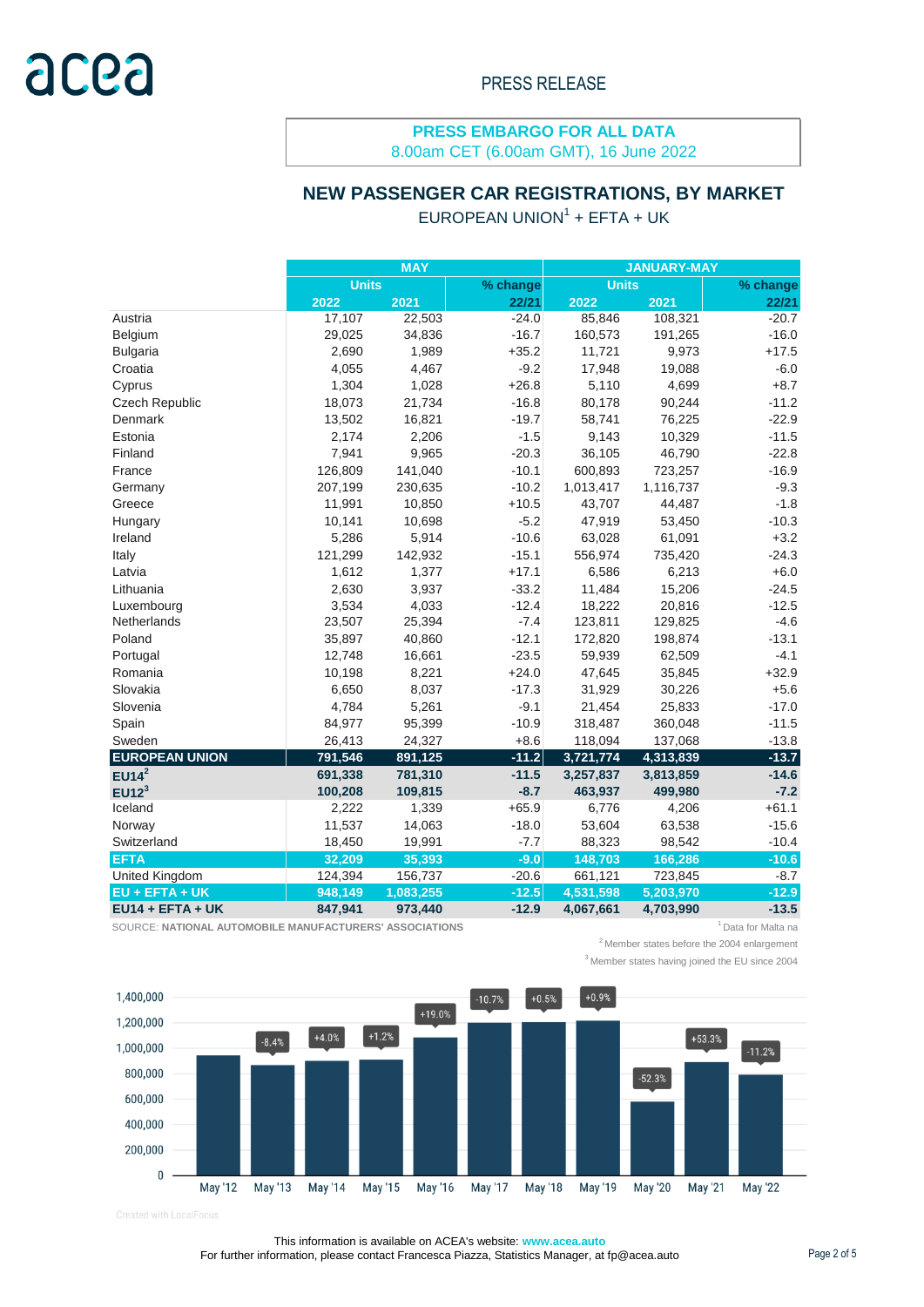8.00am CET (6.00am GMT), 16 June 2022

## **NEW PASSENGER CAR REGISTRATIONS, BY MANUFACTURER**

|                                | <b>MAY</b>  |       |              |         |          | <b>JANUARY-MAY</b>     |       |              |           |          |
|--------------------------------|-------------|-------|--------------|---------|----------|------------------------|-------|--------------|-----------|----------|
|                                | % share $1$ |       | <b>Units</b> |         | % change | $%$ share <sup>1</sup> |       | <b>Units</b> |           | % change |
|                                | '22         | '21   | 2022         | 2021    | 22/21    | '22                    | '21   | 2022         | 2021      | 22/21    |
| <b>Volkswagen Group</b>        | 25.6        | 28.3  | 202,892      | 252,369 | $-19.6$  | 24.8                   | 26.4  | 922,670      | 1,139,144 | $-19.0$  |
| Volkswagen                     | 11.2        | 12.0  | 88,617       | 107,226 | $-17.4$  | 10.5                   | 11.6  | 392,510      | 498,656   | $-21.3$  |
| Audi                           | 5.0         | 5.3   | 39,331       | 46,996  | $-16.3$  | 5.1                    | 4.9   | 190,522      | 210,920   | $-9.7$   |
| Skoda                          | 4.6         | 6.0   | 36,643       | 53,200  | $-31.1$  | 4.9                    | 5.6   | 183,079      | 243,380   | $-24.8$  |
| $S$ eat $2$                    | 4.2         | 4.4   | 33,024       | 39,327  | $-16.0$  | 3.5                    | 3.7   | 129,671      | 161,288   | $-19.6$  |
| Porsche                        | 0.6         | 0.6   | 4,826        | 5,325   | $-9.4$   | 0.7                    | 0.5   | 25,103       | 23,583    | $+6.4$   |
| Others $3$                     | 0.1         | 0.0   | 451          | 295     | $+52.9$  | 0.0                    | 0.0   | 1,785        | 1,317     | $+35.5$  |
| <b>Stellantis</b>              | 21.5        | 22.4  | 170,408      | 199,597 | $-14.6$  | 20.6                   | 23.3  | 767,807      | 1,006,200 | $-23.7$  |
| Peugeot                        | 6.3         | 6.5   | 49,871       | 58,142  | $-14.2$  | 6.3                    | 7.3   | 232,962      | 315,690   | $-26.2$  |
| Fiat <sup>4</sup>              | 4.9         | 5.3   | 38,421       | 47,362  | $-18.9$  | 4.2                    | 5.0   | 157,580      | 214,341   | $-26.5$  |
| Citroen                        | 3.7         | 4.5   | 29,544       | 39,883  | $-25.9$  | 3.9                    | 4.6   | 144,812      | 196,662   | $-26.4$  |
| Opel/Vauxhall                  | 4.1         | 3.8   | 32,153       | 33,484  | $-4.0$   | 3.8                    | 4.1   | 141,004      | 174,886   | $-19.4$  |
| Jeep                           | 1.2         | 1.2   | 9,845        | 10,320  | $-4.6$   | 1.2                    | 1.3   | 45,150       | 54,724    | $-17.5$  |
| DS                             | 0.5         | 0.4   | 3,845        | 3,188   | $+20.6$  | 0.5                    | 0.4   | 18,298       | 15,671    | $+16.8$  |
| Lancia/Chrysler                | 0.5         | 0.5   | 4,260        | 4,618   | $-7.8$   | 0.5                    | 0.5   | 17,805       | 22,786    | $-21.9$  |
| Alfa Romeo                     | 0.3         | 0.3   | 2,227        | 2,246   | $-0.8$   | 0.2                    | 0.2   | 8,766        | 9,798     | $-10.5$  |
| Others <sup>5</sup>            | 0.0         | 0.0   | 242          | 354     | $-31.6$  | 0.0                    | 0.0   | 1,430        | 1,642     | $-12.9$  |
| <b>Renault Group</b>           | 9.6         | 9.6   | 76,358       | 85,166  | $-10.3$  | 9.8                    | 9.5   | 366,027      | 408,971   | $-10.5$  |
| Renault                        | 5.8         | 6.4   | 45,630       | 57,164  | $-20.2$  | 5.6                    | 6.2   | 209,091      | 269,038   | $-22.3$  |
| Dacia                          | 3.8         | 3.1   | 30,360       | 27,751  | $+9.4$   | 4.2                    | 3.2   | 155,247      | 138,762   | $+11.9$  |
| Alpine                         | 0.0         | 0.0   | 293          | 118     | $+148.3$ | 0.0                    | 0.0   | 1,104        | 556       | $+98.6$  |
| Lada                           | 0.0         | 0.0   | 75           | 133     | $-43.6$  | 0.0                    | 0.0   | 585          | 615       | $-4.9$   |
| <b>Hyundai Group</b>           | 9.9         | 8.0   | 78,167       | 71,220  | $+9.8$   | 9.7                    | 7.4   | 359,433      | 318,898   | $+12.7$  |
| Kia                            | 4.9         | 3.9   | 38,834       | 34,995  | $+11.0$  | 5.0                    | 3.7   | 187,588      | 159,792   | $+17.4$  |
| Hyundai                        | $5.0\,$     | 4.1   | 39,333       | 36,225  | $+8.6$   | 4.6                    | 3.7   | 171,845      | 159,106   | $+8.0$   |
| <b>Toyota Group</b>            | 7.3         | 6.1   | 57,497       | 54,731  | $+5.1$   | 7.2                    | 6.2   | 269,408      | 267,493   | $+0.7$   |
| Toyota                         | 7.0         | 5.8   | 55,410       | 52,121  | $+6.3$   | 6.9                    | 5.9   | 258,525      | 254,530   | $+1.6$   |
| Lexus                          | 0.3         | 0.3   | 2,087        | 2,610   | $-20.0$  | 0.3                    | 0.3   | 10,883       | 12,963    | $-16.0$  |
| <b>BMW Group</b>               | 6.6         | 6.9   | 52,266       | 61,044  | $-14.4$  | 6.9                    | 6.9   | 256,359      | 297,210   | $-13.7$  |
| <b>BMW</b>                     | 5.3         | 5.6   | 42,214       | 49,658  | $-15.0$  | 5.6                    | 5.6   | 206,597      | 241,266   | $-14.4$  |
| Mini                           | 1.3         | 1.3   | 10,052       | 11,386  | $-11.7$  | 1.3                    | 1.3   | 49,762       | 55,944    | $-11.1$  |
| <b>Mercedes-Benz</b>           | 5.6         | 5.3   | 44,646       | 47,472  | $-6.0$   | 5.9                    | 5.7   | 218,309      | 246,079   | $-11.3$  |
| Mercedes                       | 5.4         | 5.0   | 42,641       | 44,527  | $-4.2$   | 5.6                    | 5.4   | 208,224      | 231,909   | $-10.2$  |
| Smart                          | 0.3         | 0.3   | 2,005        | 2,945   | $-31.9$  | 0.3                    | 0.3   | 10,085       | 14,170    | $-28.8$  |
| <b>Ford</b>                    | 4.3         | 3.9   | 34,128       | 35,176  | $-3.0$   | 4.4                    | 4.4   | 164,835      | 190,583   | $-13.5$  |
| <b>Volvo</b>                   | 1.9         | 2.1   | 14,955       | 19,050  | $-21.5$  | 2.2                    | 2.4   | 80,403       | 105,081   | $-23.5$  |
| <b>Nissan</b>                  | 1.8         | $1.5$ | 14,258       | 13,237  | $+7.7$   | 1.8                    | 1.9   | 67,553       | 81,644    | $-17.3$  |
| <b>Mazda</b>                   | 0.9         | 1.3   | 6,945        | 11,833  | $-41.3$  | $1.2$                  | $1.1$ | 43,020       | 49,524    | $-13.1$  |
| <b>Mitsubishi</b>              | 0.6         | 0.6   | 4,799        | 5,361   | $-10.5$  | 0.6                    | 0.6   | 23,724       | 23,831    | $-0.4$   |
| <b>Jaguar Land Rover Group</b> | 0.6         | 0.8   | 4,574        | 6,710   | $-31.8$  | 0.6                    | 0.8   | 23,076       | 34,973    | $-34.0$  |
| Land Rover                     | 0.5         | 0.5   | 3,574        | 4,730   | $-24.4$  | 0.5                    | 0.6   | 17,754       | 25,729    | $-31.0$  |
| Jaguar                         | 0.1         | 0.2   | 1,000        | 1,980   | $-49.5$  | 0.1                    | 0.2   | 5,322        | 9,244     | $-42.4$  |
| Honda                          | 0.5         | 0.4   | 4,152        | 3,599   | $+15.4$  | 0.5                    | 0.4   | 18,951       | 15,259    | $+24.2$  |

EUROPEAN UNION

SOURCE: ACEA MEMBERS **1** ACEA estimation based on total by market

<sup>2</sup> Including Cupra

<sup>3</sup> Including Bentley, Lamborghini and Bugatti

<sup>4</sup> Including Abarth

<sup>5</sup> Including Dodge, Maserati and RAM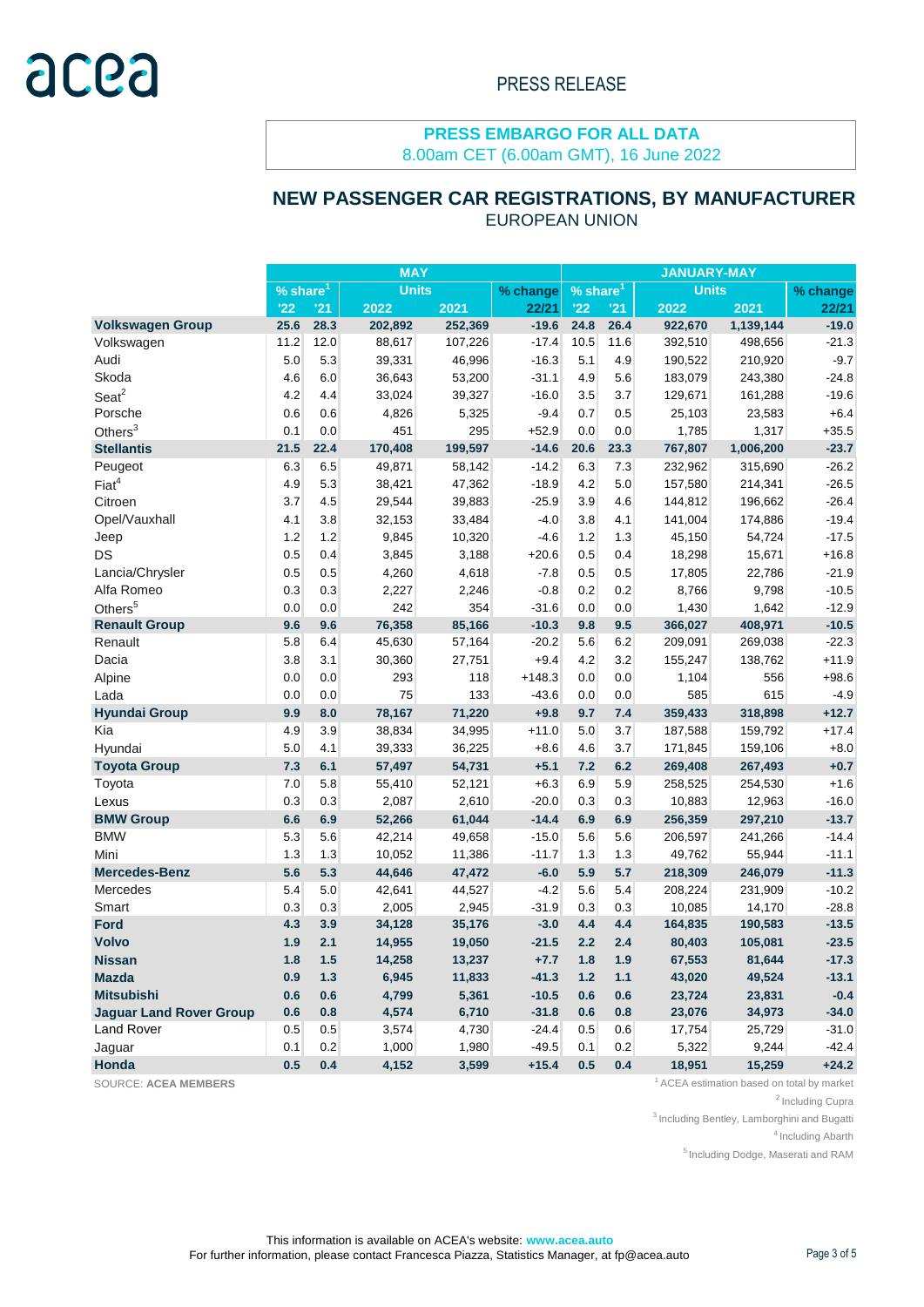8.00am CET (6.00am GMT), 16 June 2022

# **NEW PASSENGER CAR REGISTRATIONS, BY MANUFACTURER**

EUROPEAN UNION + EFTA + UK

|                                | <b>MAY</b>                                    |       |           |          |                                             | <b>JANUARY-MAY</b> |              |           |           |         |
|--------------------------------|-----------------------------------------------|-------|-----------|----------|---------------------------------------------|--------------------|--------------|-----------|-----------|---------|
|                                | <b>Units</b><br>$\sqrt{9}$ share <sup>1</sup> |       |           | % change | $\overline{\frac{9}{6}}$ share <sup>1</sup> |                    | <b>Units</b> |           | % change  |         |
|                                | '22                                           | '21   | 2022      | 2021     | 22/21                                       | '22                | '21          | 2022      | 2021      | 22/21   |
| <b>Volkswagen Group</b>        | 25.3                                          | 28.2  | 239,982   | 305,607  | $-21.5$                                     | 24.2               | 26.2         | 1,095,013 | 1,361,306 | $-19.6$ |
| Volkswagen                     | 10.8                                          | 11.8  | 102,402   | 127,765  | $-19.9$                                     | 9.9                | 11.2         | 450,496   | 582,349   | $-22.6$ |
| Audi                           | 5.3                                           | 5.7   | 50,704    | 62,214   | $-18.5$                                     | 5.5                | 5.3          | 247,907   | 275,014   | $-9.9$  |
| Skoda                          | 4.5                                           | 5.8   | 42,337    | 62,613   | $-32.4$                                     | 4.6                | 5.4          | 210,574   | 280,998   | $-25.1$ |
| Sear <sup>2</sup>              | 3.9                                           | 4.2   | 37,023    | 45,837   | $-19.2$                                     | 3.3                | 3.6          | 148,358   | 189,819   | $-21.8$ |
| Porsche                        | 0.7                                           | 0.6   | 6,778     | 6,679    | $+1.5$                                      | 0.8                | 0.6          | 34,694    | 30,855    | $+12.4$ |
| Others $3$                     | 0.1                                           | 0.0   | 738       | 499      | $+47.9$                                     | 0.1                | 0.0          | 2,984     | 2,271     | $+31.4$ |
| <b>Stellantis</b>              | 20.2                                          | 20.7  | 191,489   | 224,217  | $-14.6$                                     | 19.2               | 21.5         | 871,604   | 1,119,601 | $-22.2$ |
| Peugeot                        | 5.9                                           | 6.0   | 55,860    | 65,276   | $-14.4$                                     | 5.8                | 6.7          | 264,364   | 350,660   | $-24.6$ |
| Opel/Vauxhall                  | 4.3                                           | 4.0   | 40,574    | 43,482   | $-6.7$                                      | 4.0                | 4.3          | 181,726   | 221,188   | $-17.8$ |
| Fiat <sup>4</sup>              | 4.3                                           | 4.6   | 40,645    | 50,222   | $-19.1$                                     | 3.7                | 4.3          | 169,334   | 224,623   | $-24.6$ |
| Citroen                        | 3.5                                           | 4.0   | 32,838    | 42,989   | $-23.6$                                     | 3.5                | 4.1          | 159,855   | 212,701   | $-24.8$ |
| Jeep                           | 1.1                                           | 1.0   | 10,352    | 11,212   | $-7.7$                                      | 1.0                | 1.1          | 47,165    | 57,963    | $-18.6$ |
| DS                             | 0.4                                           | 0.3   | 4,215     | 3,469    | $+21.5$                                     | 0.4                | 0.3          | 19,808    | 16,660    | $+18.9$ |
| Lancia/Chrysler                | 0.4                                           | 0.4   | 4,260     | 4,619    | $-7.8$                                      | 0.4                | 0.4          | 17,807    | 22,788    | $-21.9$ |
| Alfa Romeo                     | 0.3                                           | 0.2   | 2,420     | 2,521    | $-4.0$                                      | 0.2                | 0.2          | 9,673     | 10,977    | $-11.9$ |
| Others <sup>5</sup>            | 0.0                                           | 0.0   | 325       | 427      | $-23.9$                                     | 0.0                | 0.0          | 1,872     | 2,041     | $-8.3$  |
| <b>Hyundai Group</b>           | 10.2                                          | 8.1   | 96,556    | 87,965   | $+9.8$                                      | 10.0               | 7.5          | 454,563   | 388,545   | $+17.0$ |
| Kia                            | 5.1                                           | 4.1   | 48,665    | 44,306   | $+9.8$                                      | 5.3                | 3.9          | 241,612   | 200,526   | $+20.5$ |
| Hyundai                        | 5.1                                           | 4.0   | 47,891    | 43,659   | $+9.7$                                      | 4.7                | 3.6          | 212,951   | 188,019   | $+13.3$ |
| <b>Renault Group</b>           | 8.6                                           | 8.3   | 81,307    | 90,180   | $-9.8$                                      | 8.7                | 8.3          | 394,093   | 434,086   | $-9.2$  |
| Renault                        | 5.1                                           | 5.6   | 47,974    | 60,362   | $-20.5$                                     | 5.0                | 5.5          | 224,947   | 286,153   | $-21.4$ |
| Dacia                          | 3.5                                           | 2.7   |           |          | $+11.5$                                     |                    |              |           |           |         |
|                                |                                               |       | 32,939    | 29,541   |                                             | 3.7                | 2.8          | 167,286   | 146,651   | $+14.1$ |
| Alpine                         | 0.0                                           | 0.0   | 319<br>75 | 144      | $+121.5$<br>$-43.6$                         | 0.0                | 0.0          | 1,275     | 667       | $+91.2$ |
| Lada                           | 0.0                                           | 0.0   |           | 133      |                                             | 0.0                | 0.0          | 585       | 615       | $-4.9$  |
| <b>BMW Group</b>               | 7.1                                           | 7.2   | 67,676    | 78,045   | $-13.3$                                     | 7.3                | 7.3          | 332,962   | 381,719   | $-12.8$ |
| <b>BMW</b>                     | 5.7                                           | 5.8   | 53,892    | 62,633   | $-14.0$                                     | 5.8                | 5.9          | 262,958   | 305,991   | $-14.1$ |
| Mini                           | 1.5                                           | 1.4   | 13,784    | 15,412   | $-10.6$                                     | 1.5                | 1.5          | 70,004    | 75,728    | $-7.6$  |
| <b>Toyota Group</b>            | 7.2                                           | 6.2   | 67,961    | 67,302   | $+1.0$                                      | 7.2                | 6.3          | 325,250   | 326,723   | $-0.5$  |
| Toyota                         | 6.9                                           | 5.8   | 65,134    | 63,303   | $+2.9$                                      | 6.8                | 5.9          | 309,309   | 307,233   | $+0.7$  |
| Lexus                          | 0.3                                           | 0.4   | 2,827     | 3,999    | $-29.3$                                     | 0.4                | 0.4          | 15,941    | 19,490    | $-18.2$ |
| <b>Mercedes-Benz</b>           | 5.8                                           | 5.5   | 54,524    | 59,464   | $-8.3$                                      | 5.9                | 5.9          | 268,540   | 308,426   | $-12.9$ |
| Mercedes                       | 5.5                                           | 5.2   | 52,351    | 56,367   | $-7.1$                                      | 5.7                | 5.6          | 257,638   | 293,662   | $-12.3$ |
| Smart                          | 0.2                                           | 0.3   | 2,173     | 3,097    | $-29.8$                                     | 0.2                | 0.3          | 10,902    | 14,764    | $-26.2$ |
| <b>Ford</b>                    | 4.9                                           | 4.5   | 46,169    | 48,500   | $-4.8$                                      | 4.8                | 4.9          | 219,595   | 255,285   | $-14.0$ |
| <b>Volvo</b>                   | 2.0                                           | 2.3   | 19,124    | 24,916   | $-23.2$                                     | 2.3                | 2.6          | 103,947   | 137,543   | $-24.4$ |
| <b>Nissan</b>                  | 2.0                                           | 1.7   | 18,916    | 18,366   | $+3.0$                                      | 2.1                | 2.2          | 95,737    | 115,775   | -17.3   |
| <b>Mazda</b>                   | 0.9                                           | $1.4$ | 8,736     | 15,158   | $-42.4$                                     | $1.2$              | $1.2$        | 55,744    | 62,955    | $-11.5$ |
| <b>Jaguar Land Rover Group</b> | 1.0                                           | 1.4   | 9,683     | 15,272   | $-36.6$                                     | $1.1$              | 1.6          | 49,755    | 80,707    | $-38.4$ |
| <b>Land Rover</b>              | 0.8                                           | 1.0   | 7,501     | 10,809   | $-30.6$                                     | 0.8                | $1.2$        | 38,474    | 61,201    | $-37.1$ |
| Jaguar                         | 0.2                                           | 0.4   | 2,182     | 4,463    | $-51.1$                                     | 0.2                | 0.4          | 11,281    | 19,506    | $-42.2$ |
| Honda                          | 0.7                                           | 0.6   | 6,282     | 6,515    | $-3.6$                                      | 0.7                | 0.5          | 31,980    | 25,930    | $+23.3$ |
| <b>Mitsubishi</b>              | 0.6                                           | 0.6   | 5,251     | 6,582    | $-20.2$                                     | 0.6                | 0.6          | 25,185    | 29,602    | $-14.9$ |

SOURCE: ACEA MEMBERS **1** ACEA estimation based on total by market

<sup>2</sup> Including Cupra

 $3$  Including Bentley, Lamborghini and Bugatti

<sup>4</sup> Including Abarth

<sup>5</sup> Including Dodge, Maserati and RAM